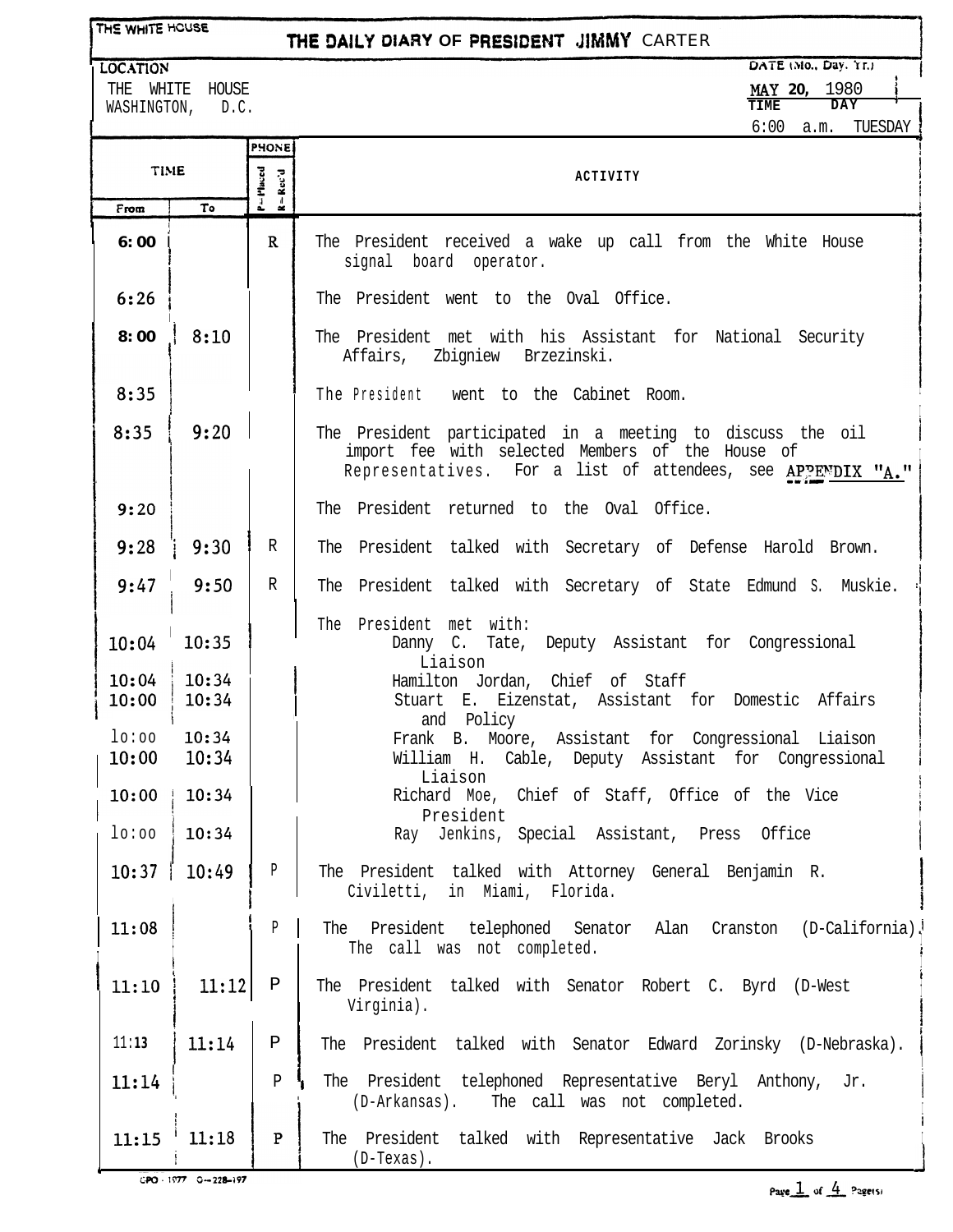THE WHITE HOUSE

## **THE DA&Y OIARY OF** PRES1DENT UMMY **CARTER <sup>I</sup>**

**LOCATION** DATE :.Mo., Day, Y<sub>r.j</sub>

THE WHITE HOUSE THE WHITE HOUSE THE MAY 20, 1980  $N$ MASHINGTON, D.C.

| 11:16a.m.TUESDAY |       |                 |                                                                                                                                                                                                                                                                                                         |  |  |
|------------------|-------|-----------------|---------------------------------------------------------------------------------------------------------------------------------------------------------------------------------------------------------------------------------------------------------------------------------------------------------|--|--|
| <b>TIME</b>      |       | <b>PHONE</b>    |                                                                                                                                                                                                                                                                                                         |  |  |
|                  |       | Placed<br>Rec'd | <b>ACTIVITY</b>                                                                                                                                                                                                                                                                                         |  |  |
| From             | To    |                 |                                                                                                                                                                                                                                                                                                         |  |  |
| 11:16            |       | $\mathbf{P}$    | The President telephoned Representative Stephen L. Neal<br>(D-North Carolina). The call was not completed.                                                                                                                                                                                              |  |  |
| 11:20            |       | $\mathbf{P}$    | The President telephoned Representative Charles Rose<br>(D-North<br>The call was not completed.<br>Carolina).                                                                                                                                                                                           |  |  |
| 11:33            | 11:35 | $\mathbf R$     | The President talked with Representative Anthony.                                                                                                                                                                                                                                                       |  |  |
| 11:45            |       |                 | The President went to the family theatre.                                                                                                                                                                                                                                                               |  |  |
| 11:45            | 12:05 |                 | The President met with Representative Adam Benjamin, Jr.<br>and officials from Lake County, Indiana<br>(D-Indiana)<br>who<br>were attending a seminar sponsored by Representative<br>For a list of attendees, see APPENDIX "B."<br>Benjamin.                                                            |  |  |
| 11:54            |       | R               | The President was telephoned by Robert S. Strauss, Campaign<br>Chairman, Carter Mondale Presidential Committee, Inc.<br>The call was not completed.                                                                                                                                                     |  |  |
| 11:55            |       | R               | The President was telephoned by Representative Rose. The<br>call<br>was not completed.                                                                                                                                                                                                                  |  |  |
| 12:05            |       |                 | The President returned to the Oval Office.                                                                                                                                                                                                                                                              |  |  |
| 12:07            |       |                 | The President returned to the Cabinet Room.                                                                                                                                                                                                                                                             |  |  |
| 12:07            | 1:20  |                 | The President participated in a luncheon meeting to<br>discuss 1980 Senate campaigns with:<br>Wendell H. Ford (D-Kentucky); Chairman of the<br>Senator<br>Democratic Senatorial Campaign Committee<br>George Tom Baker, Executive Director,<br>Democratic<br>Senatorial Campaign Committee<br>Mr. Moore |  |  |
| 12:54            | 12:55 | R               | The President talked with Senator Cranston.                                                                                                                                                                                                                                                             |  |  |
| 1:20             |       | $\mathbb R$     | The President was telephoned by Mr. Strauss.<br>The call<br>was not completed.                                                                                                                                                                                                                          |  |  |
| 1:20             |       |                 | The President returned to the Oval Office.                                                                                                                                                                                                                                                              |  |  |
| 1:20             | 1:25  |                 | The President participated in a photo opportunity with:<br>Dan C. Lee, White House Advanceman<br>Clifford Lee, father<br>Mrs. Clifford (Evelyn) Lee                                                                                                                                                     |  |  |

- 1

ł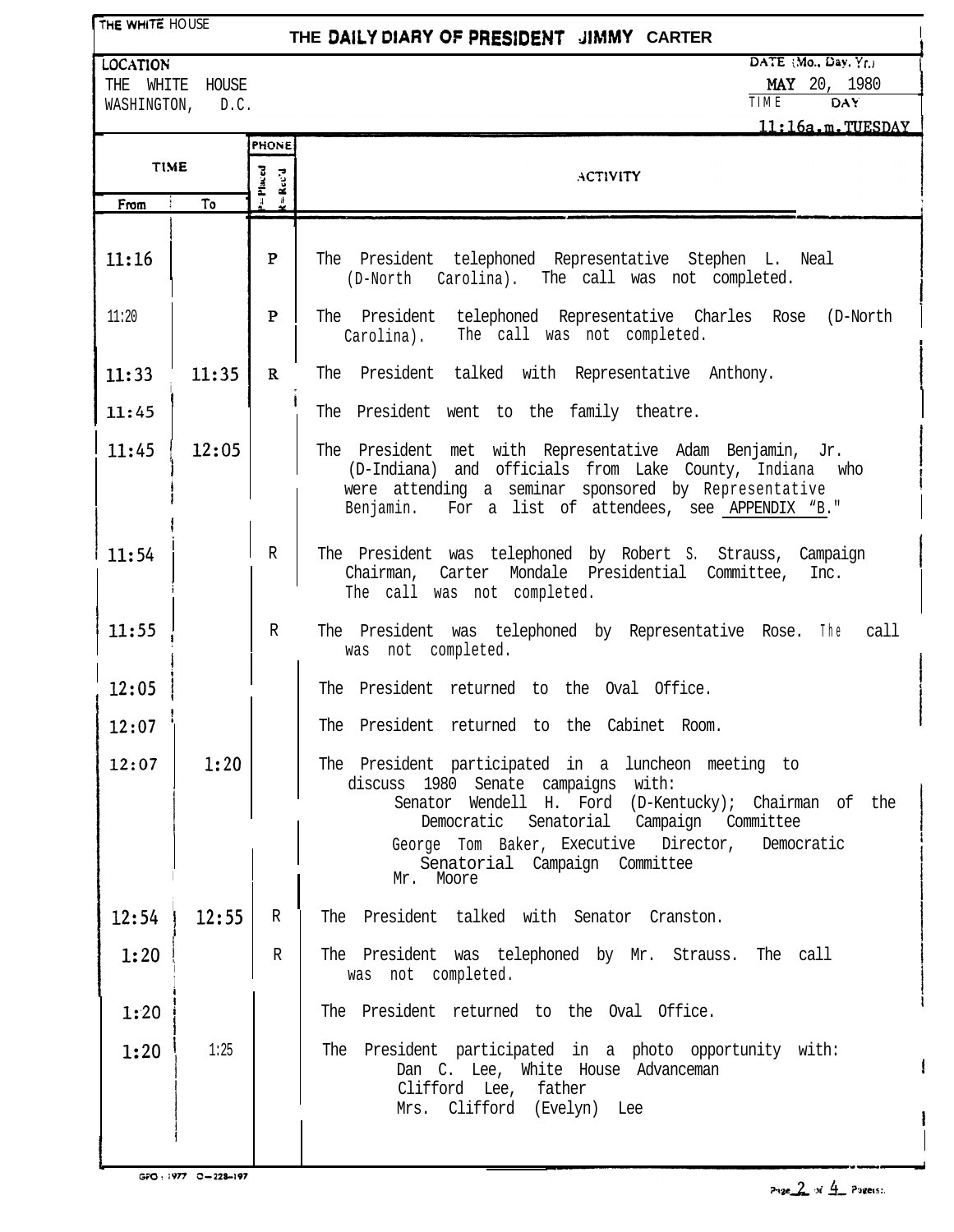| THE WHITE HOUSE<br>THE DAILY DIARY OF PRESIDENT JIMMY CARTER |                 |                                                                              |                                                                                                                                                                                                                     |  |  |  |
|--------------------------------------------------------------|-----------------|------------------------------------------------------------------------------|---------------------------------------------------------------------------------------------------------------------------------------------------------------------------------------------------------------------|--|--|--|
| <b>LOCATION</b>                                              |                 |                                                                              | DATE Mo., Day, Yr.                                                                                                                                                                                                  |  |  |  |
|                                                              | THE WHITE HOUSE |                                                                              | MAY 20, 1980                                                                                                                                                                                                        |  |  |  |
| WASHINGTON,                                                  | D.C.            |                                                                              | <b>TIME</b><br>DAY<br>$1:27$ p.m. TUESDAY                                                                                                                                                                           |  |  |  |
|                                                              |                 | <b>P'HONE</b>                                                                |                                                                                                                                                                                                                     |  |  |  |
| <b>TIME</b>                                                  |                 | $P = P$ laced<br>$\mathbf{R} = \mathbf{R} \mathbf{c} \mathbf{c}' \mathbf{d}$ | <b>ACTIVITY</b>                                                                                                                                                                                                     |  |  |  |
| From                                                         | To              |                                                                              |                                                                                                                                                                                                                     |  |  |  |
| 1:27                                                         | 1:30            |                                                                              | The President participated in a photo opportunity with:<br>Representative John J. Rhodes (R-Arizona), Minority<br>Leader<br>Deborah J. Graham, Press Aide to the Minority Leader<br>Mr. Cable                       |  |  |  |
|                                                              |                 |                                                                              | Representative Rhodes presented the President with petitions<br>signed by 3,000 citizens of Phoenix, Arizona protesting<br>the Administration's position against the building of<br>Orme Dam on the Salt River.     |  |  |  |
| 1:30                                                         | 1:55            |                                                                              | The President met with Director of the Office of Management<br>and Budget '(OMB) James T. McIntyre, Jr.                                                                                                             |  |  |  |
| 1:32                                                         | 1:33            | $\mathbf{P}$                                                                 | The President talked with the First Lady.                                                                                                                                                                           |  |  |  |
| 1:40                                                         | 1:42            | R                                                                            | The President talked with Representative Neal.                                                                                                                                                                      |  |  |  |
| 1:45                                                         |                 | $\,$ R                                                                       | The President was telephoned by Governor Brendan T. Byrne<br>The President's Assistant<br>(D-New<br>Jersey).<br>for<br>Intergovern-<br>mental Affairs and Cabinet Secretary, Jack H. Watson, Jr.,<br>took the call. |  |  |  |
| 1:57                                                         | 2:01            | P                                                                            | The President talked with Dorman<br>L. Commons, President and<br>Chief Executive Officer, Natomas<br>Company,<br>San Francisco,<br>California and Member of the President's Export Council.                         |  |  |  |
| 2:00                                                         |                 | P                                                                            | The President telephoned Edwin W. Edwards, former Governor<br>(D-Louisiana). The call was not completed.                                                                                                            |  |  |  |
| 2:06                                                         |                 | $\mathbf{p}$                                                                 | The President telephoned James C. "Jimmy" Green, Lt. Governor<br>(D-North Carolina). The call was not completed.                                                                                                    |  |  |  |
| 2:17                                                         |                 | $\sim$                                                                       | The President went to the doctor's office.                                                                                                                                                                          |  |  |  |
| 2:18                                                         |                 |                                                                              | The President returned to the second floor Residence.                                                                                                                                                               |  |  |  |
| 2:44                                                         | 2:45            | P                                                                            | The President talked with Mr. Watson.                                                                                                                                                                               |  |  |  |
| 2:58                                                         |                 |                                                                              | The President and the First Lady went to the tennis courts,                                                                                                                                                         |  |  |  |
|                                                              |                 |                                                                              | The President and the First Lady played tennis.                                                                                                                                                                     |  |  |  |
| 4:00                                                         |                 |                                                                              | The First Lady returned to the second floor Residence.                                                                                                                                                              |  |  |  |
| 4:06                                                         |                 |                                                                              | The President returned to the second floor Residence.                                                                                                                                                               |  |  |  |
| 4:08                                                         | 4:18            | P                                                                            | The President talked with Mr. Strauss.                                                                                                                                                                              |  |  |  |
| 4:52                                                         | 4:58            | P                                                                            | The President talked with Senator John H. Glenn (D-Ohio).                                                                                                                                                           |  |  |  |

GPO : 1977 Qpt-228-197